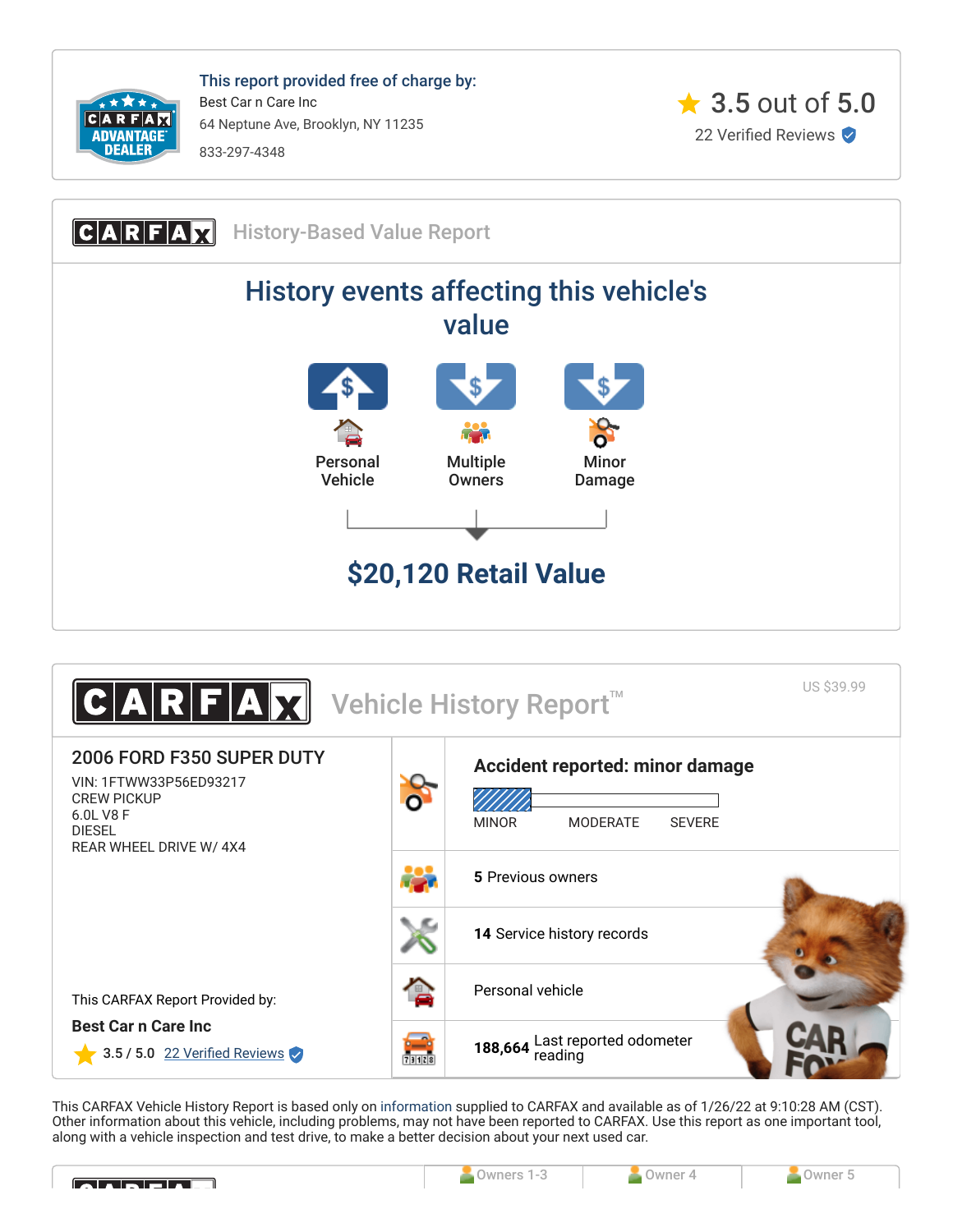| <b>CEART TAX Ownership History</b>      |               |          |              |
|-----------------------------------------|---------------|----------|--------------|
| The number of owners is estimated       |               |          |              |
| Year purchased                          | 2006          | 2017     | 2017         |
| Type of owner                           | Personal      |          | Personal     |
| Estimated length of ownership           | 10 yrs. 4 mo. | 5 months | 4 yrs. 3 mo. |
| Owned in the following states/provinces | See Details   | Texas    | Florida      |
| Estimated miles driven per year         | See Details   |          |              |
| Last reported odometer reading          | 178,402       | 188,664  |              |

| <b>CARFAX</b> Title History<br>CARFAX quarantees the information in this section | $\sim$ Owners 1-3 | $\bullet$ Owner 4 | $\sim$ Owner 5    |  |
|----------------------------------------------------------------------------------|-------------------|-------------------|-------------------|--|
| Salvage   Junk   Rebuilt   Fire   Flood   Hail   Lemon                           | <b>Guaranteed</b> | <b>Guaranteed</b> | <b>Guaranteed</b> |  |
|                                                                                  | No Problem        | No Problem        | No Problem        |  |
| Not Actual Mileage   Exceeds Mechanical Limits                                   | <b>Guaranteed</b> | <b>Guaranteed</b> | <b>Guaranteed</b> |  |
|                                                                                  | No Problem        | No Problem        | No Problem        |  |



**GUARANTEED** - None of these major title problems were reported by a state Department of Motor Vehicles (DMV). If you find that any of these title problems were reported by a DMV and not included in this report, CARFAX will buy this vehicle back. [Register](https://www.carfax.com/Service/bbg) | [View Terms](http://www.carfaxonline.com/legal/bbgTerms) | [View Certificate](https://www.carfaxonline.com/vhrs/1FTWW33P56ED93217)

<span id="page-1-0"></span>

| <b>Additional History</b><br>ICARFA<br>Not all accidents / issues are reported to CARFAX                                | Owners 1-3                                    | Owner 4                                        | Owner 5                                        |
|-------------------------------------------------------------------------------------------------------------------------|-----------------------------------------------|------------------------------------------------|------------------------------------------------|
| <b>Total Loss</b><br>No total loss reported to CARFAX.                                                                  | No Issues<br>Reported                         | No Issues<br>Reported                          | No Issues<br>Reported                          |
| <b>Structural Damage</b><br>CARFAX recommends that you have this vehicle<br>inspected by a collision repair specialist. | No Issues<br>Reported                         | No Issues<br>Reported                          | No Issues<br>$\checkmark$<br>Reported          |
| <b>Airbag Deployment</b><br>No airbag deployment reported to CARFAX.                                                    | No Issues<br>$\blacktriangledown$<br>Reported | No Issues<br>$\blacklozenge$<br>Reported       | No Issues<br>$\blacklozenge$<br>Reported       |
| <b>Odometer Check</b><br>No indication of an odometer rollback.                                                         | No Issues<br>Indicated                        | No Issues<br>$\blacktriangledown$<br>Indicated | No Issues<br>$\blacktriangledown$<br>Indicated |
| Accident / Damage<br>Accident reported: 02/03/2014.                                                                     | <b>Minor Damage</b>                           |                                                | No New Issues Reported No New Issues Reported  |
| Manufacturer Recall<br>A current list of recalls is available at Ford Motor<br>Company.                                 | No Recalls<br>Reported                        | No Recalls<br>Reported                         | No Recalls<br>Reported                         |
| <b>Basic Warranty</b><br>Original warranty estimated to have expired.                                                   | <b>Warranty Expired</b>                       | <b>Warranty Expired</b>                        | <b>Warranty Expired</b>                        |

<span id="page-1-2"></span><span id="page-1-1"></span>

|            |                            | <b>Detailed History</b>                                                 |                                                                             |
|------------|----------------------------|-------------------------------------------------------------------------|-----------------------------------------------------------------------------|
|            | Owner 1<br>Purchased: 2006 |                                                                         | Personal Vehicle<br>19,759 mi/yr                                            |
| Date       | Mileage                    | Source                                                                  | Comments                                                                    |
| 04/20/2006 |                            | <b>NICB</b>                                                             | Vehicle manufactured and shipped to original dealer                         |
| 06/01/2006 |                            | <b>Hillcrest Ford Lincoln Mercury</b><br>Huntsville, TX<br>936-295-3784 | C Vehicle serviced<br>- Pre-delivery inspection completed<br>- Trim checked |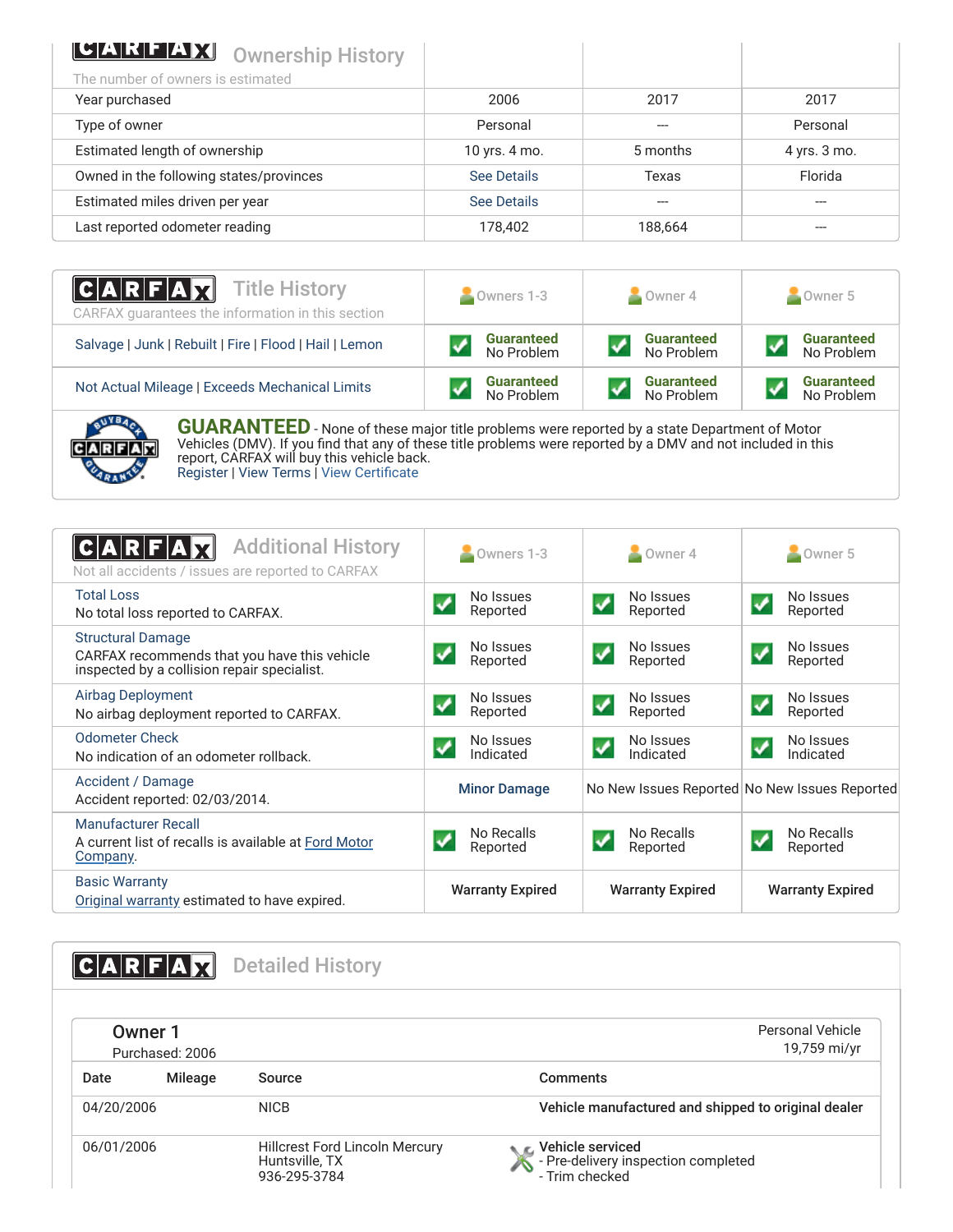|            |         | hillcrestford.com                                                                                                                | - Emissions or safety inspection performed                                                                                                                    |
|------------|---------|----------------------------------------------------------------------------------------------------------------------------------|---------------------------------------------------------------------------------------------------------------------------------------------------------------|
| 06/30/2006 |         | Louisiana<br>Motor Vehicle Dept.                                                                                                 | Vehicle purchase reported<br>- Titled or registered as personal vehicle                                                                                       |
| 07/17/2006 | 499     | Louisiana<br>Motor Vehicle Dept.<br>Pierre Part, LA                                                                              | Title issued or updated<br>- First owner reported<br>- Loan or lien reported                                                                                  |
| 10/10/2008 |         | Louisiana<br>Motor Vehicle Dept.<br>Pierre Part, LA                                                                              | Registration issued or renewed<br>- Loan or lien reported                                                                                                     |
| 03/27/2009 |         | Ford Motor Company                                                                                                               | Manufacturer Customer Satisfaction Program issued<br>- Program #09L02 CUSTOMER MAINTENANCE<br><b>REMINDER</b><br>- VEHICLE SHIMMY AND TIRE INFLATION PRESSURE |
|            |         |                                                                                                                                  | Locate an authorized Ford or Lincoln dealer or call<br>866-436-7332 to obtain more information                                                                |
| 05/16/2009 |         | Louisiana<br>Motor Vehicle Dept.<br>Pierre Part, LA                                                                              | Registration issued or renewed<br>- Loan or lien reported                                                                                                     |
| 06/25/2010 |         | Louisiana<br>Motor Vehicle Dept.<br>Pierre Part, LA                                                                              | Registration issued or renewed<br>- Loan or lien reported                                                                                                     |
| 06/23/2011 |         | Louisiana<br>Motor Vehicle Dept.<br>Pierre Part, LA                                                                              | Registration issued or renewed<br>- Loan or lien reported                                                                                                     |
| 11/21/2011 | 108,863 | Airline Auto Center<br>Baton Rouge, LA<br>225-928-3141<br>streetdrivenperformance.com                                            | Vehicle serviced<br>- Oil and filter changed<br>- Fuel filter replaced                                                                                        |
| 05/21/2012 |         | Louisiana<br>Motor Vehicle Dept.<br>Pierre Part, LA                                                                              | Registration issued or renewed<br>- Loan or lien reported                                                                                                     |
| 10/20/2012 |         | Airline Auto Center<br>Baton Rouge, LA<br>225-928-3141<br>streetdrivenperformance.com                                            | <b>NE</b> Vehicle serviced<br>Exhaust repaired<br>- Oil and filter changed<br>- Intake manifold gasket(s) replaced<br>- Water pump replaced                   |
| 11/09/2012 | 125,809 | Lirette Ford Lincoln<br>Morgan City, LA<br>985-380-2277<br>liretteford.com<br>$\blacktriangleright$ 4.6 / 5.0 9 Verified Reviews | C Vehicle serviced<br>Fuel pressure regulator replaced                                                                                                        |

| <b>Owner 2</b><br>Purchased: 2012 |                |                                                                                                          | <b>Personal Vehicle</b>                                                                                                                     |  |
|-----------------------------------|----------------|----------------------------------------------------------------------------------------------------------|---------------------------------------------------------------------------------------------------------------------------------------------|--|
| Date                              | <b>Mileage</b> | Source                                                                                                   | <b>Comments</b>                                                                                                                             |  |
| 11/16/2012                        |                | Louisiana<br>Motor Vehicle Dept.                                                                         | Vehicle purchase reported                                                                                                                   |  |
| 11/27/2012                        |                | Louisiana<br>Motor Vehicle Dept.<br>Morgan City, LA                                                      | Title issued or updated<br>- New owner reported<br>- Loan or lien reported                                                                  |  |
| 12/04/2012                        | 127,092        | Sunrise Ford<br>Fort Pierce, FL<br>772-461-6000<br>sunrise-ford.com<br>4.8 / 5.0                         | ← Vehicle serviced<br>- Maintenance inspection completed<br>- Steering/suspension checked                                                   |  |
|                                   |                | 139 Verified Reviews                                                                                     |                                                                                                                                             |  |
| 01/21/2013                        | 129,076        | Lirette Ford Lincoln<br>Morgan City, LA<br>985-380-2277<br>liretteford.com<br>$AE/ED$ O Verified Deviewe | Vehicle serviced<br>- Maintenance inspection completed<br>- Battery/charging system checked<br>- Brakes checked<br>- Oil and filter changed |  |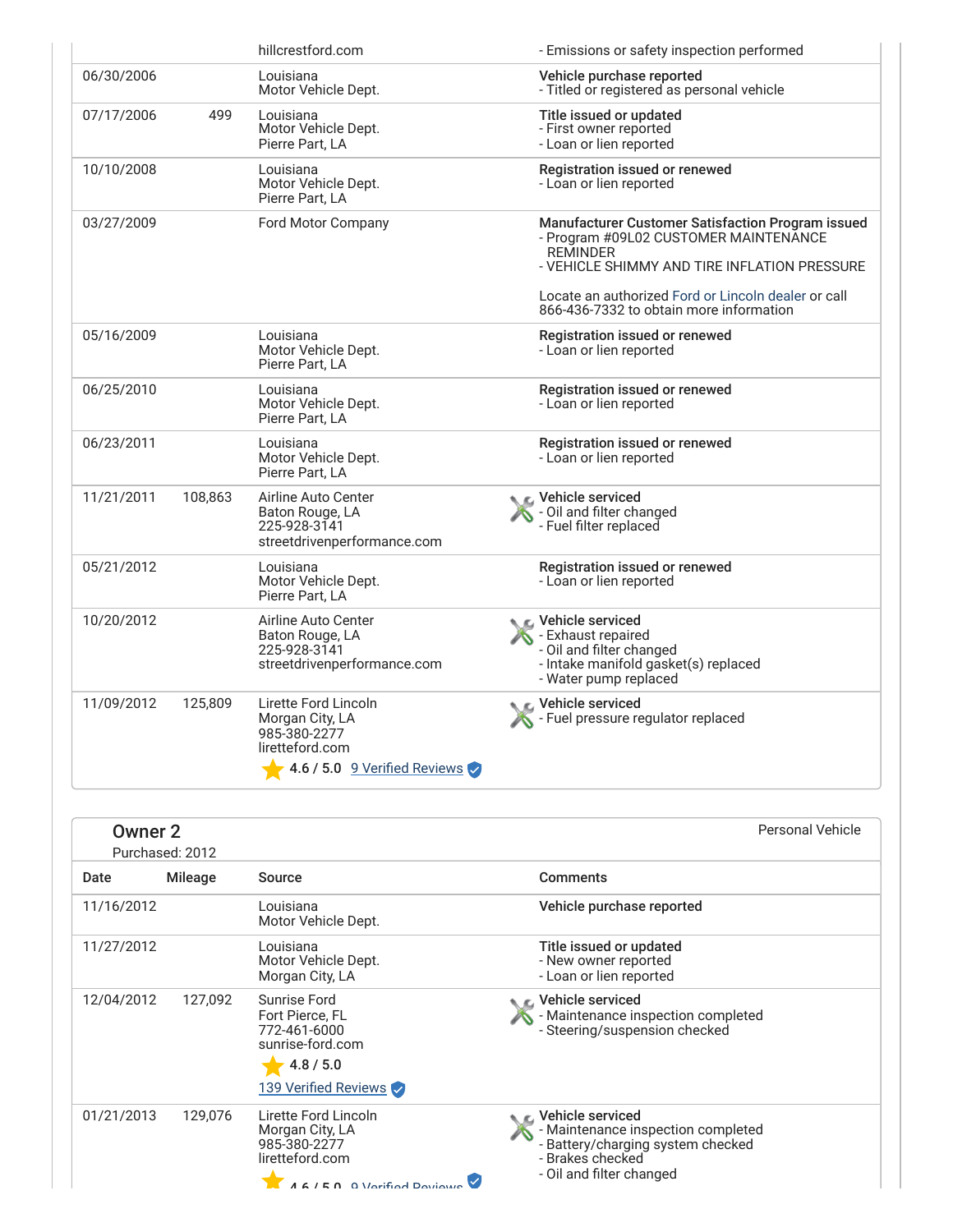|                                          |         | $7.4.0$ / $3.0$ $\rightarrow$ $v$ emiled Reviews $\rightarrow$                                                                      |                 | - Air filter replaced                                                                                       |
|------------------------------------------|---------|-------------------------------------------------------------------------------------------------------------------------------------|-----------------|-------------------------------------------------------------------------------------------------------------|
| 03/27/2013                               | 131,938 | Lirette Ford Lincoln<br>Morgan City, LA<br>985-380-2277<br>liretteford.com<br>4.6 / 5.0 9 Verified Reviews                          |                 | Vehicle serviced                                                                                            |
| 06/01/2013                               | 132,680 | Dealer Inventory                                                                                                                    |                 | Vehicle offered for sale                                                                                    |
| 06/10/2013                               | 133,073 | <b>Auto Auction</b>                                                                                                                 |                 | Listed as a dealer vehicle<br>- Vehicle sold                                                                |
|                                          |         |                                                                                                                                     |                 | Millions of used vehicles are bought and<br>sold at auction every year.                                     |
| 06/11/2013                               |         | Louisiana<br>Motor Vehicle Dept.<br>Morgan City, LA                                                                                 | inventory       | Dealer took title of this vehicle while it was in<br>- Title or registration issued                         |
| 07/22/2013                               | 133,357 | Dealer Inventory                                                                                                                    |                 | Vehicle offered for sale                                                                                    |
| 08/08/2013                               |         | Gunn Honda<br>San Antonio, TX<br>210-680-3371<br>gunnauto.com<br>4.5 / 5.0                                                          |                 | Vehicle serviced<br>Maintenance inspection completed                                                        |
|                                          |         | 327 Verified Reviews<br>469 Customer Favorites                                                                                      |                 |                                                                                                             |
| Owner <sub>3</sub><br>Purchased:<br>2013 |         | Low mileage! This owner drove less than<br>the industry average of 15,000 miles per<br>year.                                        |                 | <b>Personal Vehicle</b><br>13,653 mi/yr                                                                     |
|                                          | Mileage | Source                                                                                                                              | <b>Comments</b> |                                                                                                             |
|                                          | 133,394 | Texas<br>Motor Vehicle Dept.<br>San Antonio, TX<br>Title #01503141490145507                                                         |                 | Title issued or updated<br>- New owner reported<br>- Loan or lien reported<br>- Vehicle color noted as Gray |
| Date<br>08/16/2013<br>09/27/2013         | 138,681 | <b>Gunn Honda</b><br>San Antonio, TX<br>210-680-3371<br>gunnauto.com<br>4.5 / 5.0<br>327 Verified Reviews<br>469 Customer Favorites |                 | Vehicle serviced                                                                                            |
| 12/18/2013                               |         | Gunn Honda<br>San Antonio, TX<br>210-680-3371<br>gunnauto.com<br>4.5 / 5.0<br>327 Verified Reviews<br>469 Customer Favorites        |                 | Vehicle serviced<br>Maintenance inspection completed                                                        |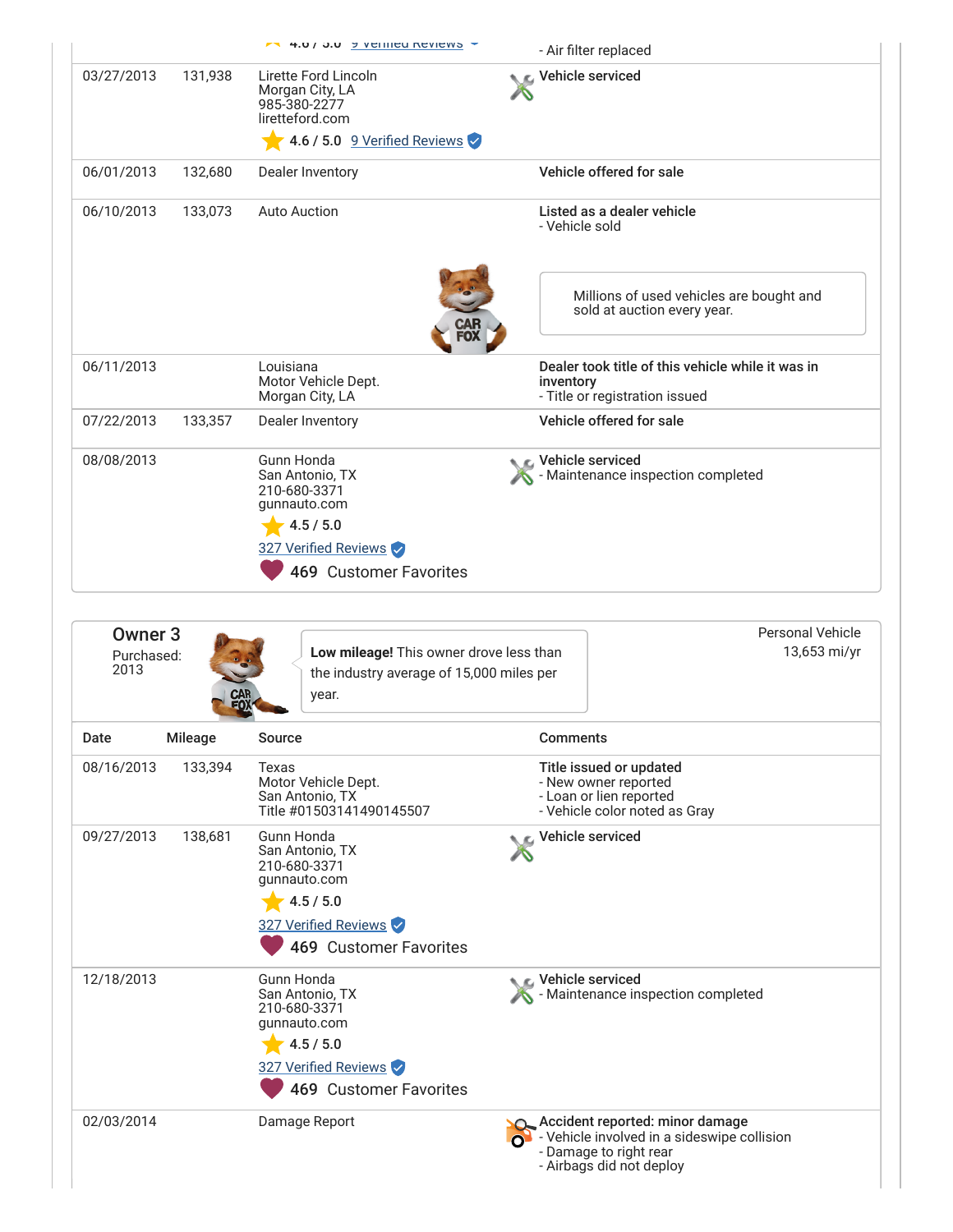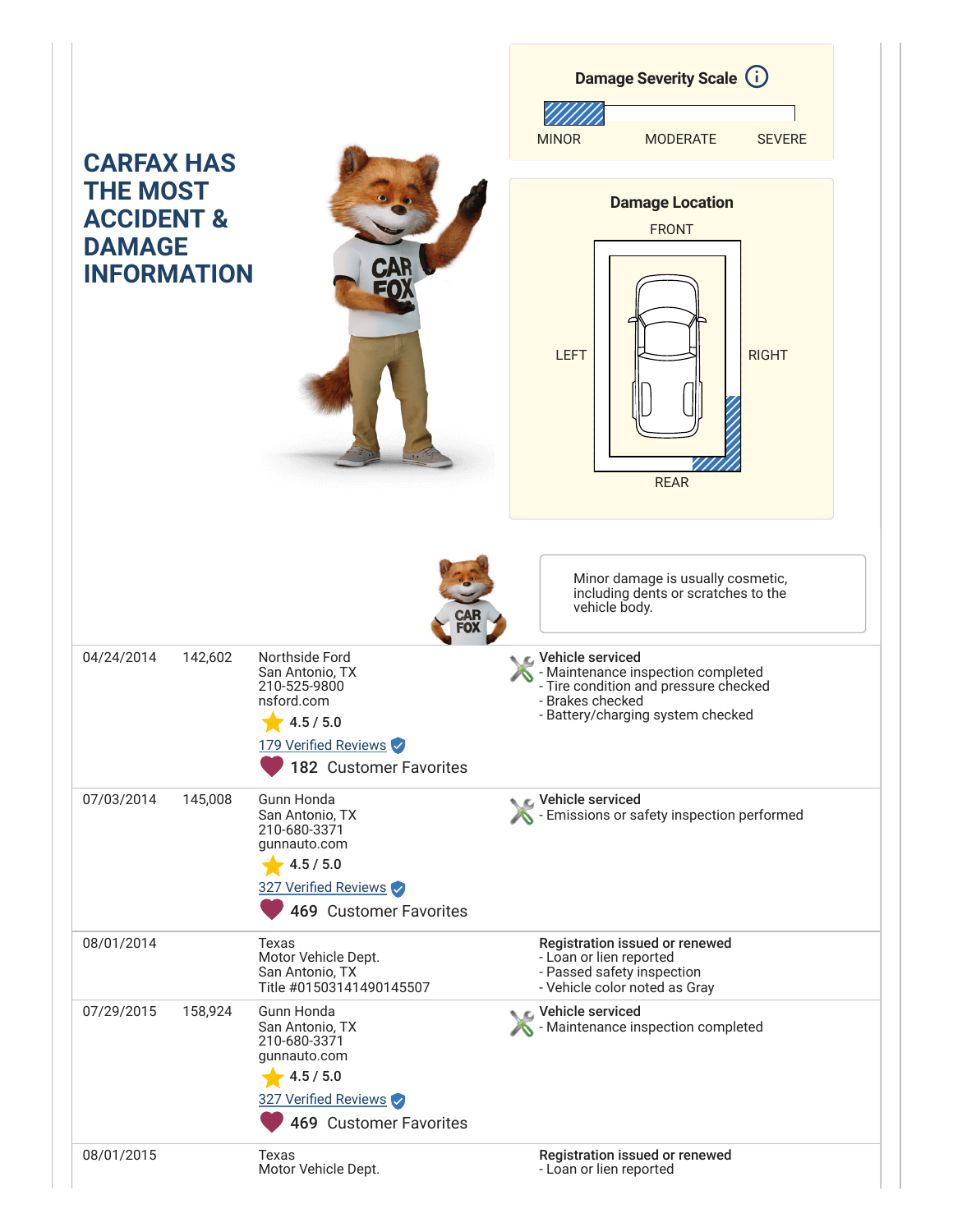|            |         | San Antonio, TX<br>Title #01503141490145507                                                                                          | - Passed safety inspection<br>- Vehicle color noted as Gray                                                              |
|------------|---------|--------------------------------------------------------------------------------------------------------------------------------------|--------------------------------------------------------------------------------------------------------------------------|
| 08/01/2016 |         | Texas<br>Motor Vehicle Dept.<br>San Antonio, TX<br>Title #01503141490145507                                                          | Registration issued or renewed<br>- Loan or lien reported<br>- Passed safety inspection<br>- Vehicle color noted as Gray |
| 11/29/2016 | 178,318 | Dealer Inventory                                                                                                                     | Vehicle offered for sale                                                                                                 |
| 12/05/2016 | 178,390 | Auto Auction                                                                                                                         | Listed as a dealer vehicle<br>- Vehicle sold                                                                             |
| 12/07/2016 |         | Gunn Honda<br>San Antonio, TX<br>210-680-3371<br>gunnhonda.com<br>4.5 / 5.0<br>327 Verified Reviews<br><b>469 Customer Favorites</b> | Vehicle sold                                                                                                             |
| 12/14/2016 |         | <b>Gunn Honda</b><br>San Antonio, TX<br>210-680-3371<br>qunnauto.com<br>4.5 / 5.0<br>327 Verified Reviews<br>469 Customer Favorites  | C Vehicle serviced<br>- Vehicle washed/detailed                                                                          |
| 02/20/2017 | 178,397 | <b>Auto Auction</b>                                                                                                                  | Listed as a dealer vehicle<br>- Vehicle sold                                                                             |
| 03/05/2017 | 178,402 | Dealer Inventory                                                                                                                     | Vehicle offered for sale                                                                                                 |

| Owner 4<br>Purchased: 2017 |         |                                                                       |                                                                                                             |  |
|----------------------------|---------|-----------------------------------------------------------------------|-------------------------------------------------------------------------------------------------------------|--|
| Date                       | Mileage | Source                                                                | <b>Comments</b>                                                                                             |  |
| 04/05/2017                 |         | Texas<br>Motor Vehicle Dept.<br>Rhome, TX<br>Title #06133142820144033 | Title issued or updated<br>- New owner reported<br>- Loan or lien reported<br>- Vehicle color noted as Gray |  |
| 09/11/2017                 | 188.664 | Auto Auction                                                          | Vehicle sold                                                                                                |  |
| 10/16/2017                 |         | Auto Auction                                                          | Listed as a dealer vehicle<br>- Vehicle sold                                                                |  |

| Owner <sub>5</sub><br>Purchased: 2017 |         |                                                                             | Personal Vehicle                                                                                                                                                                              |
|---------------------------------------|---------|-----------------------------------------------------------------------------|-----------------------------------------------------------------------------------------------------------------------------------------------------------------------------------------------|
| Date                                  | Mileage | Source                                                                      | <b>Comments</b>                                                                                                                                                                               |
| 10/24/2017                            |         | Florida<br>Motor Vehicle Dept.                                              | Vehicle purchase reported<br>- Registration issued or renewed<br>- Titled or registered as personal vehicle<br>- Vehicle color noted as Gray                                                  |
| 11/15/2017                            |         | Florida<br>Motor Vehicle Dept.<br>Lake Worth Beach, FL<br>Title #0129119258 | Title issued or updated<br>- Registration issued or renewed<br>- New owner reported<br>- Titled or registered as personal vehicle<br>- Loan or lien reported<br>- Vehicle color noted as Gray |
| 12/27/2017                            |         | Florida<br>Motor Vehicle Dept.<br>Lake Worth Beach, FL<br>Title #0129119258 | Title issued or updated<br>- Titled or registered as personal vehicle<br>- Loan or lien reported<br>- Vehicle color noted as Gray                                                             |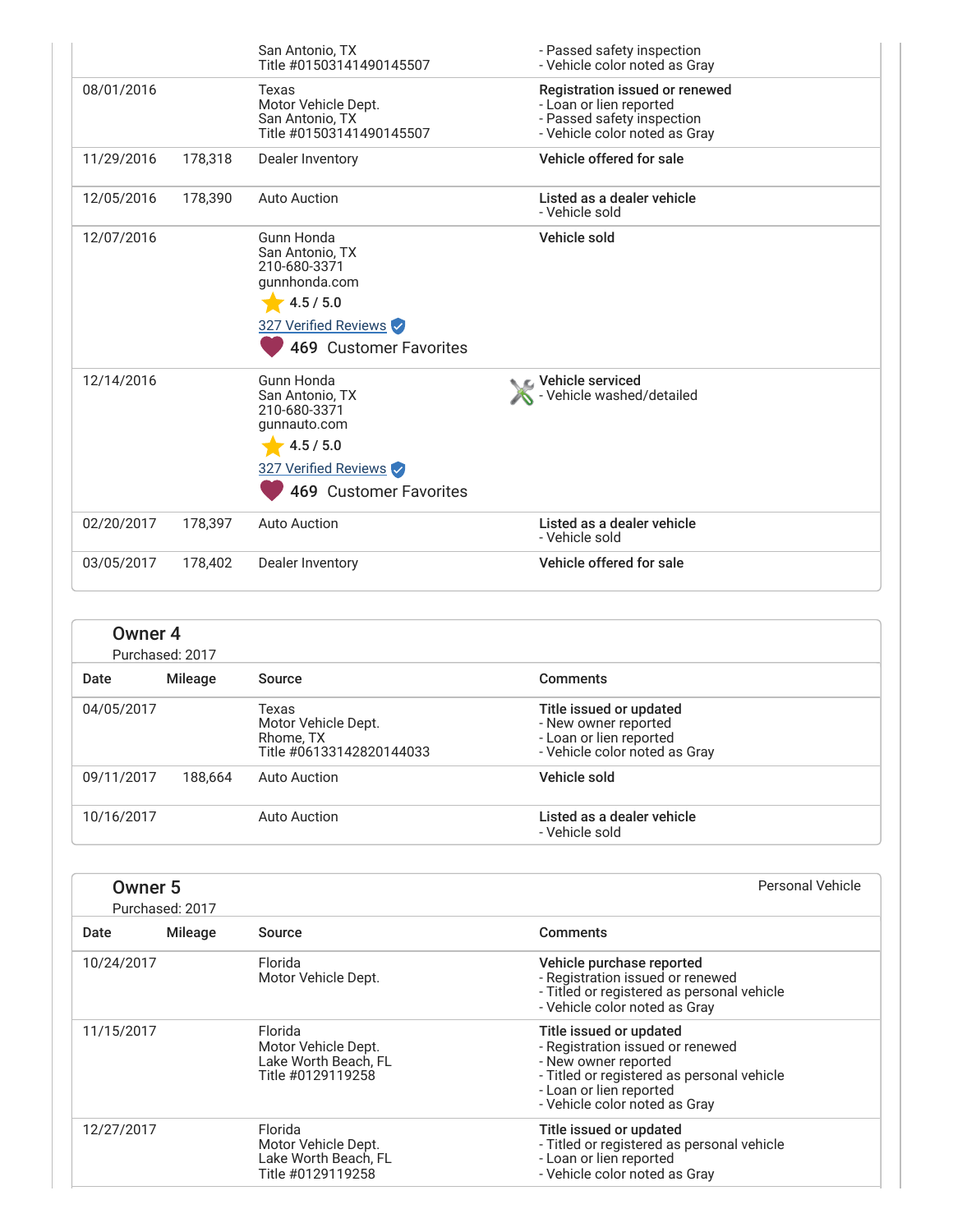| 09/24/2018 | Florida<br>Motor Vehicle Dept.<br>Lake Worth Beach. FL<br>Title #0129119258 | Registration issued or renewed<br>- Titled or registered as personal vehicle<br>- Loan or lien reported<br>- Vehicle color noted as Gray |
|------------|-----------------------------------------------------------------------------|------------------------------------------------------------------------------------------------------------------------------------------|
| 08/26/2019 | Florida<br>Motor Vehicle Dept.<br>Lake Worth Beach, FL<br>Title #0129119258 | Registration issued or renewed<br>- Titled or registered as personal vehicle<br>- Loan or lien reported<br>- Vehicle color noted as Gray |
| 09/10/2020 | Florida<br>Motor Vehicle Dept.<br>Lake Worth Beach, FL<br>Title #0129119258 | Registration issued or renewed<br>- Titled or registered as personal vehicle<br>- Loan or lien reported<br>- Vehicle color noted as Gray |
| 07/05/2021 | Florida<br>Motor Vehicle Dept.<br>Lake Worth Beach. FL<br>Title #0129119258 | Registration issued or renewed<br>- Titled or registered as personal vehicle<br>- Vehicle color noted as Gray                            |
| 09/13/2021 | Florida<br>Motor Vehicle Dept.<br>Lake Worth Beach, FL<br>Title #0129119258 | Registration issued or renewed<br>- Titled or registered as personal vehicle<br>- Vehicle color noted as Gray                            |

Have Questions? Consumers, please visit our Help Center at [www.carfax.com](http://www.carfax.com/help). Dealers or Subscribers, please visit our Help Center at [www.carfaxonline.com.](http://www.carfaxonline.com/)



### Accident Indicator

CARFAX receives information about accidents in all 50 states, the District of Columbia and Canada.

Not every accident is reported to CARFAX. As details about the accident become available, those additional details are added to the CARFAX Vehicle History Report. CARFAX recommends that you have this vehicle inspected by a qualified mechanic.

- According to the National Safety Council, Injury Facts, 2015 edition, 8% of the 254 million registered vehicles in the U.S. were involved in an accident in 2013. Over 74% of these were considered minor or moderate.
- This CARFAX Vehicle History Report is based only on information supplied to CARFAX and available as of 1/26/22 at 9:10:28 AM (CST). Other information about this vehicle, including problems, may not have been reported to CARFAX. Use this report as one important tool, along with a vehicle inspection and test drive, to make a better decision about your next used car.

#### Damage Severity

Damage events result in one of the following severity levels:

- Minor: Generally, minor damage is cosmetic (including dents or scratches), may only require reconditioning, and typically does not compromise a vehicle's operation and/or safety.
- Moderate: Moderate damage may affect multiple components of the vehicle and may impair the vehicle's operation and/or safety.
- Severe: Severe damage usually affects multiple components of the vehicle and is likely to compromise the vehicle's operation and/or safety.

CARFAX recommends getting a pre-purchase inspection at a certified collision repair facility.

### First Owner

When the first owner(s) obtains a title from a Department of Motor Vehicles as proof of ownership.

## Ford or Lincoln Mercury Recall

The Ford Motor Company provides Carfax with Field Service Action and recall information regarding safety, compliance and emissions programs announced since 2000 for a specific vehicle. For complete information regarding programs or concerns about this vehicle, please contact a local [Ford or Lincoln Mercury Dealer.](http://www.fordvehicles.com/dealerships/locate/)

### New Owner Reported

When a vehicle is sold to a new owner, the Title must be transferred to the new owner(s) at a Department of Motor Vehicles.

# Ownership History

CARFAX defines an owner as an individual or business that possesses and uses a vehicle. Not all title transactions represent changes in ownership. To provide estimated number of owners, CARFAX proprietary technology analyzes all the events in a vehicle history. Estimated ownership is available for vehicles manufactured after 1991 and titled solely in the US including Puerto Rico. Dealers